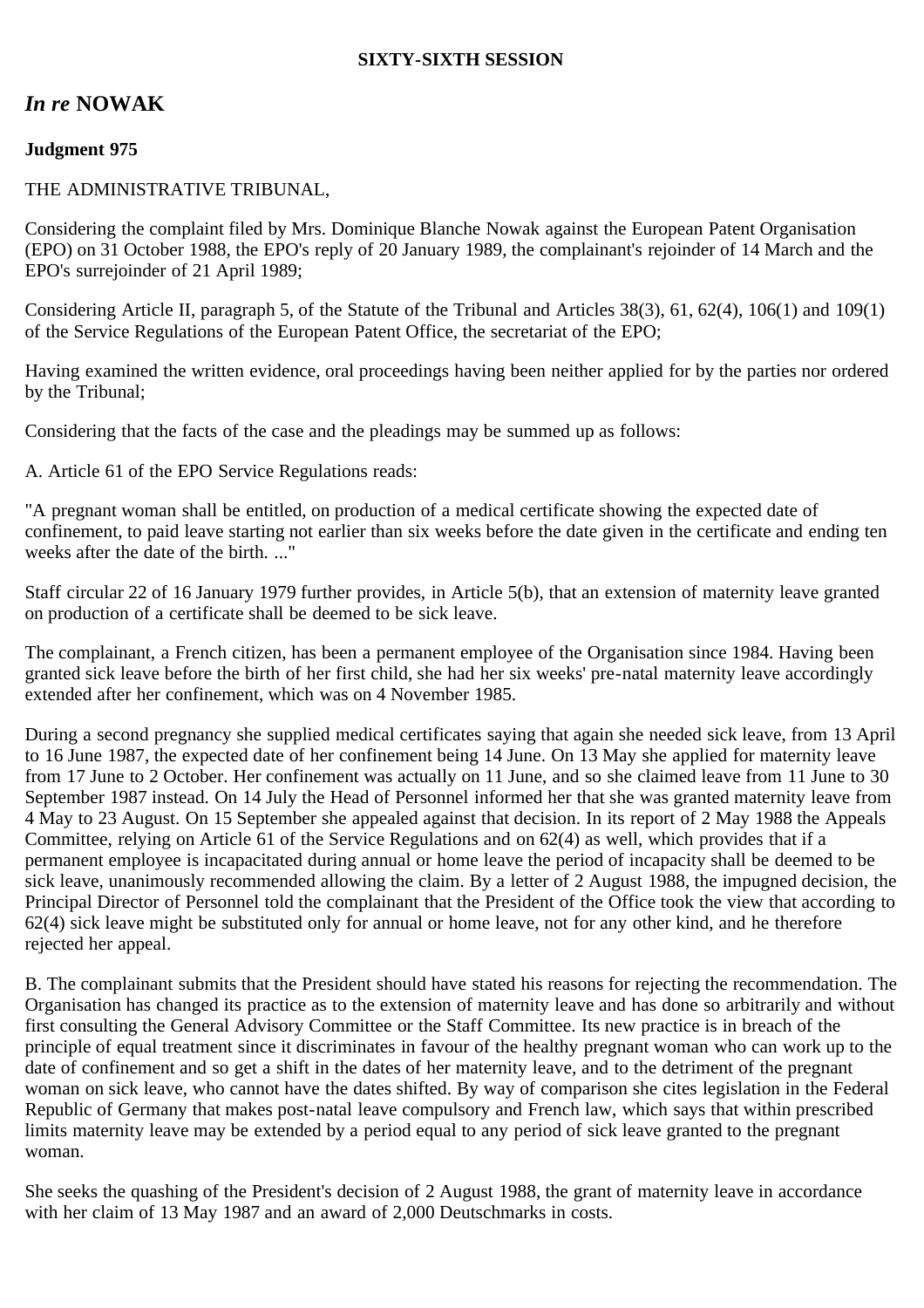C. In its reply the Organisation remarks that in keeping with Article 109 of the Service Regulations the Appeals Committee gives only advisory opinions: the President alone may take the actual decision. Moreover, in this case the President's reasons for his decision were notified to the complainant in the letter of 2 August 1988.

The EPO points out that maternity leave is peculiar in that it is hard to tell whether any indisposition the pregnant woman may be suffering from is to be treated as the ordinary consequence of pregnancy or as an illness, and, if the latter, from what date. That is why Article 61 of the Service Regulations, which covers the period of expected incapacity for work, makes a compromise. Before maternity leave begins and after it ends it is Article 62, on sick leave, that applies, as is clear also from Article 5(b) of circular 22. It would not square with the intent of the rules to grant the complainant any sort of leave other than maternity leave during the period covered by Article 61. Being an international organisation the EPO has its own rules on the matter. The complainant may not now rely on any mistake that may have been made in her favour when her first child was born. The refusal of her claim is based on a change in interpretation which is at the President's discretion and on which he need not consult the General Advisory Committee.

D. In her rejoinder the complainant seeks to refute the EPO's pleas and enlarges on her own. She points out that the Organisation recognises by implication that a woman may fall ill in the course of pregnancy. Whether the indisposition is the ordinary consequence of pregnancy or an illness is a matter which only the physician may determine. The success of her earlier application for leave was no mistake since the Personnel Department had told her that that was the practice, and she is not trying to rely on any mistake since the practice holds good, the staff not having been told of any change.

E. The EPO submits in its surrejoinder that there is no argument in the complainant's rejoinder that weakens its case, which it maintains. It briefly repeats its pleas, with particular reference to the reasons for the decision, its earlier practice and the distinction to be drawn between maternity leave and sick leave.CONSIDERATIONS:

1. Article 61 of the EPO Service Regulations as amended as from 1 January 1986 provides:

"A pregnant woman shall be entitled, on production of a medical certificate showing the expected date of confinement, to paid leave starting not earlier than six weeks before the date given in the certificate and ending ten weeks after the date of the birth. This leave shall be extended by two weeks in the case of multiple births or where the pregnant woman has already given birth to two or more viable children or where the household already has at least two children in its care. The total period of leave shall not be reduced if the confinement occurs earlier than the expected date."

Article 5 of staff circular 22 of 16 January 1979 deals in rather greater detail with the subject of the maternity leave to be granted under Article 61:

"a) Duration of maternity leave

(i) A permanent employee who is pregnant shall in accordance with Article 61 and in addition to the leave provided for in Article 59, be entitled on production of a medical certificate to maternity leave on full pay starting not earlier than six weeks before the expected date of confinement shown on the certificate and ending eight weeks [since amended to ten weeks] after the date of confinement provided that such leave shall not be for less than fourteen weeks [since amended to sixteen weeks].

(ii) A permanent employee on maternity leave shall retain all her rights to remuneration, advancement, annual leave and home leave. Her post shall not be declared vacant.

(iii) The permanent employee shall continue to pay her personal contribution to the Social Security Schemes and to the Pension Scheme.

(iv) In the event of termination of service, except in the case of dismissal on disciplinary grounds, a female permanent employee who has produced the medical certificate referred to in paragraph (i) shall be entitled to her emoluments up to the end of her maternity leave provided she does not enter the service of another employer.

b) Extension of maternity leave

An extension of maternity leave on the production of a medical certificate shall be deemed to be sick leave."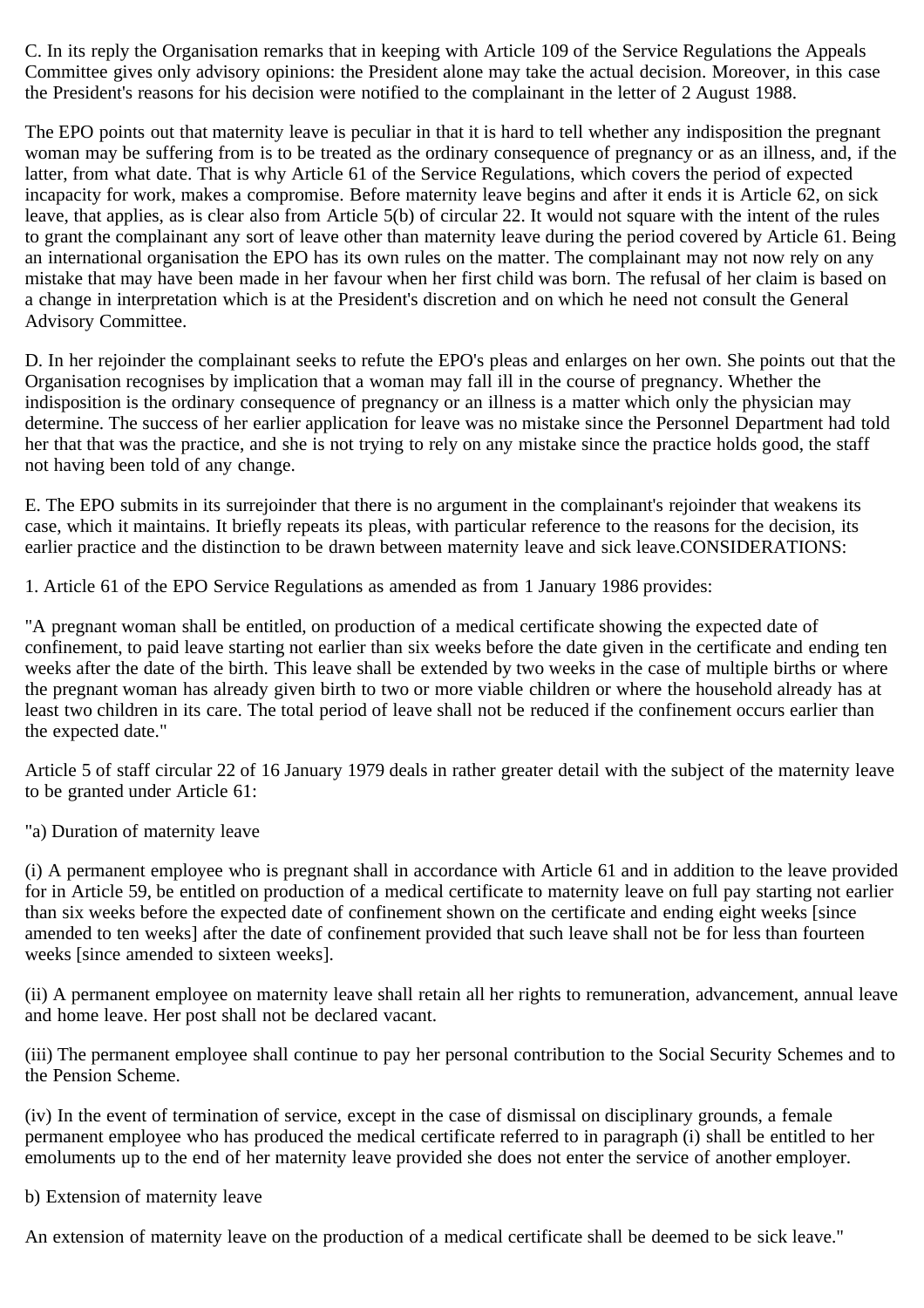Article 62 of the Service Regulations, which is about sick leave, reads:

"(1) A permanent employee who provides evidence of incapacity to perform his duties because of sickness or accident shall be entitled to sick leave.

...

(4) If, during annual or home leave, a permanent employee is incapacitated, this period of incapacity shall, subject to production of a medical certificate, be deemed to be sick leave and shall not be deducted from his annual or home leave."

4. The complainant's doctor certified on 2 December 1986 that the likely date of birth of her child was 14 June 1987. Because of pre-natal complications he later gave her three successive medical certificates stating that she needed sick leave from 13 April to 16 June 1987. She gave birth to a daughter on 11 June. In this complaint she is challenging the refusal by the President of the Office to allow her to start her maternity leave at the date of birth of her daughter, and from that date take the sixteen weeks' leave provided for in Article 5(a)(i) of circular 22 as amended.

3. If a woman, having started maternity leave six weeks before the expected date of her confinement, gives birth after that date, she will ordinarily be entitled to ten weeks' leave after the actual, as against the expected, date of confinement in addition to whatever period has elapsed since she began her leave. She will thus be entitled to a total period of over 16 weeks, because the rule refers to the expected date for determining the start of the maternity leave and to the actual date for reckoning the period due thereafter and the two do not necessarily coincide. If the child is born before the expected date the mother will not have her leave curtailed: she will still be entitled to not less than 16 weeks, the period of leave granted after the date of birth being extended by the number of days by which the period of six weeks before that date was curtailed so as to make a total of 16 weeks.

4. The issue in this case is whether the certified sick leave the complainant took before the date of birth may be substituted for maternity leave so as to preserve her entitlement to a full period of 16 weeks' leave after that date.

The EPO refused such substitution on the grounds that sick leave might be substituted only for home leave or annual leave in accordance with Article 62(4) of the Service Regulations. On appeal the Appeals Committee held, citing Article 5(a)(i) of circular 22 as authority, that the total period of maternity leave was not reduced when the confinement had taken place earlier than had been expected or when the mother had continued to work up to the date of confinement. But the President confirmed the refusal of the complainant's claim.

5. It appears that there is a practice in the EPO of allowing employees who work during the six weeks before the expected date of confinement to add any days not taken to the period of maternity leave granted after the date of birth. The complainant is seeking to extend the privilege by claiming sick leave during the six-week period and adding it to the period of leave due after the date of birth.

6. The Appeals Committee held that the specific mention of home leave and annual leave in 62(4) did not prevent the substitution of sick leave for maternity leave; that the intention in 61 was to grant maternity leave in all normal cases; that the mother should be allowed discretion in the matter of timing; and that no pregnancy in which sickness was certified before the date of confinement might be treated as normal. The Committee unanimously found in the complainant's favour. In her submissions she endorses its reasoning, submitting that although the President did not accept its recommendation he was bound to do so or at least to state his reasons for refusing to do so. She further submits:

(a) that there was a departure from practice in her own case because she had previously been granted deferment of maternity leave because of sick leave before the date of birth;

(b) that whereas a healthy woman may work up to the date of birth and start her leave thereafter she was unable to do so because of sickness and that there is therefore inequality of treatment; and

(c) that a change in practice was made without prior consultation of the General Advisory Committee in accordance with Article 38(3) of the Service Regulations and of the Staff Committee.